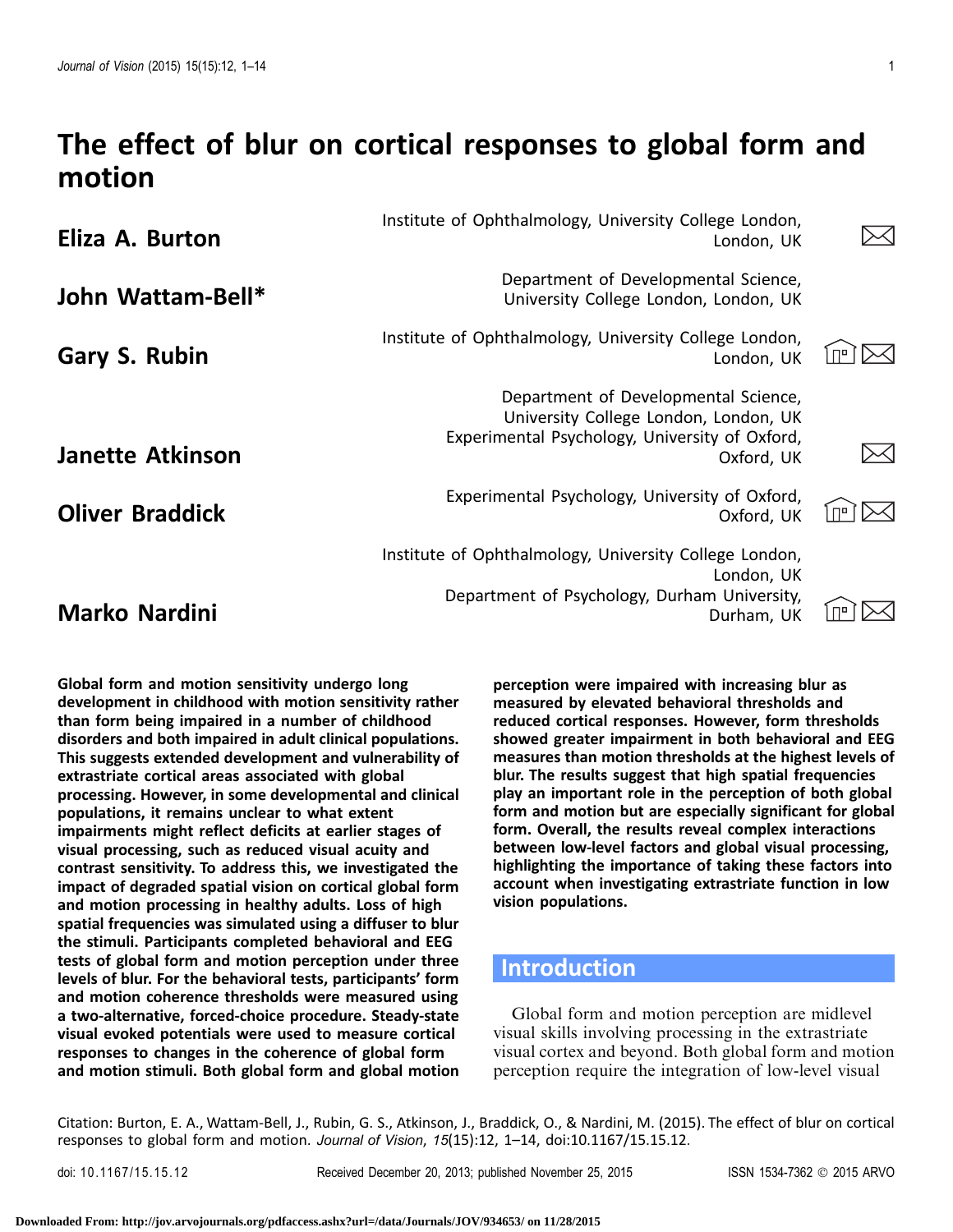information into a global construct. Global form perception can be studied by presenting an array of line segments aligned into a global structure or direction. Participants are then required to judge the structure or the direction at different coherence levels to establish their coherence threshold. The coherence of the pattern refers to the proportion of the lines that collectively make up the form as opposed to being randomly oriented. Therefore, the greater the coherence level of the form, the easier its detection becomes. The analogous global motion task requires participants to detect the direction of motion in an array of coherently moving dots. Again, the coherence level of these dots can be varied to establish a participant's threshold.

Form perception is known to be predominantly processed in ventral stream areas, such as V4 (Gallant, Shoup, & Mazer, [2000;](#page-11-0) Ostwald, Lam, Li, & Kourtzi, [2008;](#page-12-0) Wilkinson et al., [2000\)](#page-13-0), and motion perception is dominated by dorsal stream areas, such as middle temporal (MT)/V5 and medial superior temporal (Braddick et al., [2001](#page-11-0); Harvey, Braddick, & Cowey, [2010;](#page-11-0) Rees, Friston, & Koch, [2000\)](#page-12-0). This functional segregation allows for differences in the development and potential vulnerabilities of the two pathways to be explored. As a result, global form and motion perception have been studied extensively in both typically developing (Atkinson et al., [2004](#page-10-0); Braddick, Atkinson, & Wattam-Bell, [2003](#page-11-0); Golarai, [2009;](#page-11-0) Gunn et al., [2002](#page-11-0)) and atypical populations (Atkinson et al., [1997;](#page-10-0) Ellemberg, Lewis, Maurer, Brar, & Brent, [2002](#page-11-0); Kogan et al., [2004;](#page-11-0) Lewis et al., [2002](#page-12-0); Taylor, Jakobson, Maurer, & Lewis, [2009](#page-12-0)).

Typically developing infants first display a preference to coherent global form, as compared with incoherent, at around 12 weeks (Atkinson et al., [2004](#page-10-0)). Psychophysical thresholds then improve throughout infancy and childhood until as late as 14 years of age (e.g., Kova´cs, Kozma, Fehe´r, & Benedek, [1999\)](#page-12-0) although by around 8 years of age form coherence sensitivity is close to adult values in many studies (e.g., Atkinson & Braddick, [2005\)](#page-10-0). Sensitivity to global motion emerges between 6 and 8 weeks of age (Wattam-Bell, [1996\)](#page-12-0) with adult-like abilities reported between 6 and 11 years of age (Ellemberg et al., [2002;](#page-11-0) Braddick et al., [2003](#page-11-0); Gunn et al., [2002\)](#page-11-0) although thresholds for some types of coherent motion stimuli develop until as late as 14 years of age (Hadad, Maurer, & Lewis, [2011\)](#page-11-0).

In clinical groups who have experienced early visual deprivation due to congenital cataracts, both form and motion thresholds are affected. On average, bilateral cataract participants, treated within the first year of life, show form coherence thresholds that are 1.6 times worse than controls, and motion coherence thresholds can be up to five times worse (Ellemberg et al., [2002](#page-11-0); Ellemberg, Lewis, Maurer, Lui, & Brent, [1999](#page-11-0); Lewis et al., [2002](#page-12-0)). Global motion deficits have been found to be worse in children with binocular as opposed to monocular cataracts, suggesting that early visual input from one eye is sufficient to drive the development of extrastriate brain areas. This is in contrast with lowlevel visual abilities, such as acuity and contrast sensitivity, which present greater deficits following monocular as opposed to binocular deprivation (e.g., Ellemberg, Lewis, Maurer, & Brent, [2000](#page-11-0); Ellemberg et al., [1999;](#page-11-0) Lewis, Maurer, & Brent, [1995](#page-12-0); Maurer & Lewis, [2001\)](#page-12-0). This is thought to be due to unbalanced competition between the two eyes (Maurer & Lewis, [2001\)](#page-12-0).

Motion thresholds in cataract patients are relatively higher than form thresholds suggesting an increased vulnerability to visual deprivation. This is in line with theories of dorsal stream vulnerability in which visual functions mediated by the dorsal stream are more vulnerable to developmental delay than those mediated by the ventral stream. This has been shown in a range of visual and developmental disorders (Atkinson & Braddick, [2007](#page-10-0), [2011;](#page-10-0) Atkinson et al., [1997;](#page-10-0) Braddick et al., [2003;](#page-11-0) Gunn et al., [2002](#page-11-0); Spencer et al., [2000](#page-12-0); Taylor et al., [2009](#page-12-0)). The reasons for this selective vulnerability of the dorsal stream may lie in the need for precise neural timing of visual information in the perception of global motion, which is not so critical for form perception (Braddick et al., [2003\)](#page-11-0).

One important factor not to be overlooked when studying both developmental and clinical groups is the possible influence of impairments in low-level vision, e.g., reduced contrast sensitivity at high spatial frequencies, leading to reduced visual acuity. Sensitivity to high spatial frequencies is required to detect fine detail. The degree to which global form and motion perception depends on different spatial frequencies is unclear. Reduced sensitivity at high frequencies may increase global form and motion thresholds by degrading the low-level visual information available to participants. If this is the case, then participants less sensitive to high frequencies (i.e., those with poor acuity), such as infants and low vision populations, may have an impaired ability to perceive local elements, processed at lower levels of the visual system, e.g., V1, rather than their global organization, processed in extrastriate cortical areas, such as V4 and MT/V5.

Acuity and contrast sensitivity continue to develop up until at least 5 years of age. In the first few months of life, acuity is poor, improving at approximately 1  $c$ <sup>o</sup> per month during the first year (Atkinson & Braddick, [1981;](#page-10-0) Atkinson, Braddick, Moar, [1977b](#page-10-0); Norcia & Tyler, [1985\)](#page-12-0). Contrast sensitivity develops rapidly over the first weeks of life (Atkinson, Braddick, & Moar, [1977a](#page-10-0); Norcia, Tyler, & Hamer, [1990](#page-12-0)) reaching adultlike levels by 5 years (Atkinson, French, & Braddick, [1981\)](#page-10-0). Because this is the period when global sensitivity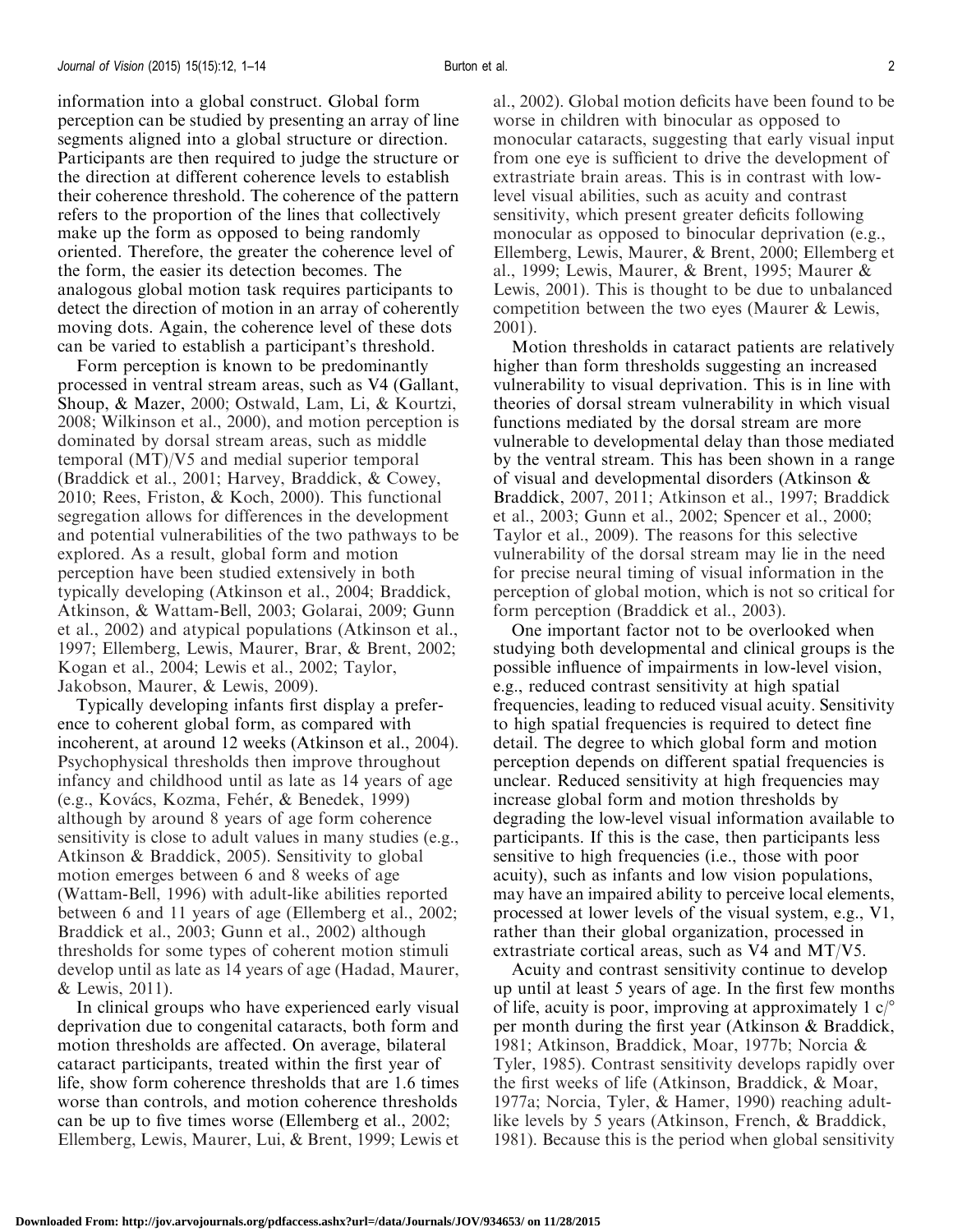<span id="page-2-0"></span>first emerges, the possible influence of poor acuity on this should not be ignored. Clinical populations, such as congenital cataract patients, also have reduced visual acuity and contrast sensitivity although these improve rapidly after cataracts are removed (Birch & Stager, [1988;](#page-11-0) Ellemberg et al., [2000;](#page-11-0) Ellemberg et al., [1999;](#page-11-0) Jacobson, Mohindra, & Held, [1981;](#page-11-0) Kugelberg, [1992;](#page-12-0) Lewis et al., [1995\)](#page-12-0).

Previous research into the influence of high spatial frequency loss on form and motion perception has focused on testing psychophysical thresholds while participants wear blurring lenses. By fitting participants with positive diopter lenses, it is possible to filter out the majority of high spatial frequencies to which a participant is exposed. This optical blur can therefore be used to simulate reduced sensitivity to high spatial frequencies (poor visual acuity).

Zwicker, Hoag, Edwards, Boden, and Giaschi [\(2006](#page-13-0)) investigated the effects of positive diopter lenses, ranging from  $+0.75$  to  $+4.00$  diopters (D), in a psychophysical experiment of global form and motion processing. They found that, although global form coherence thresholds were reduced with increased blur, global motion thresholds were unaffected (Zwicker et al., [2006](#page-13-0)). This suggests that form perception may be more reliant on high spatial frequencies than global motion perception.

Braddick, Akthar, Anker, and Atkinson [\(2007\)](#page-11-0) examined the effects of optical blur, induced with positive diopter lenses, on form and motion coherence thresholds. Participants were required to identify either rotational motion or stationary concentric circles at varying coherence levels in a two-alternative, forcedchoice (2AFC) task. Up to  $+5D$  of blur did not significantly increase thresholds from baseline; however, at higher levels  $(+7D)$  or more), impairments were seen (Braddick et al., [2007\)](#page-11-0).

The interaction between spatial frequencies and dot displacement in motion stimuli also appears to be important. Cleary and Braddick [\(1990](#page-11-0)) found that the upper displacement limit  $(d_{max})$  increased when high spatial frequencies were removed from random dot kinematograms. Mirroring this, Barton, Rizzo, Nawtrot, and Simpson [\(1996\)](#page-10-0) found that blur equivalent to þ3.25D worsened direction discrimination when dot displacement was low (less than  $16'$ ), but conversely, discrimination was increased when displacement was high (greater than 21'). This suggests that high spatial frequencies may aid global motion perception but only when dot displacement is relatively low (Barton et al., [1996](#page-10-0); Cleary & Braddick, [1990\)](#page-11-0). This highlights the complexity of the global motion system and the need to take multiple aspects of stimuli into consideration when determining the influence of different spatial frequencies.

Previous studies into the effects of optical blur have focused on behavioral tests; however, another method widely employed in developmental and clinical research is EEG. EEG provides a measure of cortical visual processing without the need for participants to understand the task and is therefore a powerful tool when used with infants and other nonverbal populations.

Steady-state visual evoked potentials (SSVEPs) have been used to study the development of global form and motion processing (Hou, Gilmore, Pettet, & Norcia, [2009;](#page-11-0) Norcia et al., [2005;](#page-12-0) Palomares, Pettet, Vildavski, Hou, & Norcia, [2009;](#page-12-0) Wattam-Bell et al., [2010;](#page-12-0) Weinstein et al., [2012\)](#page-13-0). SSVEPs measure cortical responses to global form and motion through the use of rapidly alternating coherent and incoherent stimuli. Global motion SSVEPs develop more rapidly than form SSVEPs in infancy, and by 5 months of age, a majority of infants show a motion response compared with around 50% showing a form response although the scalp topography of both responses is still markedly immature at that age (Wattam-Bell et al., [2010](#page-12-0)). However, as with behavioral measures, it remains unclear how far these SSVEP results reflect immaturities in extrastriate networks rather than reduced visual input to these regions due to loss of high spatial frequencies. This question also applies when studying other groups with reduced vision, such as populations with visual impairments.

The current study examined the impact of blur on both behavioral measures of sensitivity to global form and motion and cortical measures, using SSVEPs. Optical blur created with positive diopter lenses as used in previous studies (Barton et al., [1996](#page-10-0); Braddick et al., [2007;](#page-11-0) Zwicker et al., [2006](#page-13-0)) does not have a smooth modulation transfer function, resulting in some high spatial frequencies still being perceptible, albeit with phase distortions (''spurious resolution''). To address this, the current study used a diffusing sheet, which acts as a low-pass filter. This method has been used extensively in vision research as a means of creating blur (Enoch & Williams, [1983](#page-11-0); Essock, Williams, Enoch, & Raphael, [1984;](#page-11-0) Legge, Pelli, Rubin, & Schleske, [1985;](#page-12-0) Westheimer & McKee, [1980](#page-13-0); Williams, Enoch, & Essock, [1984\)](#page-13-0). This study also tested a wider range of blur than used in the previously described studies (Barton et al., [1996;](#page-10-0) Braddick et al., [2007;](#page-11-0) Zwicker et al., [2006\)](#page-13-0) in order to measure the impact of the large degree of blur that would be experienced by some visually impaired populations.

# Methods and materials

#### Participants

Twenty adults (seven males, 18–47 years,  $M = 25.2$ ) participated in the study. All participants had normal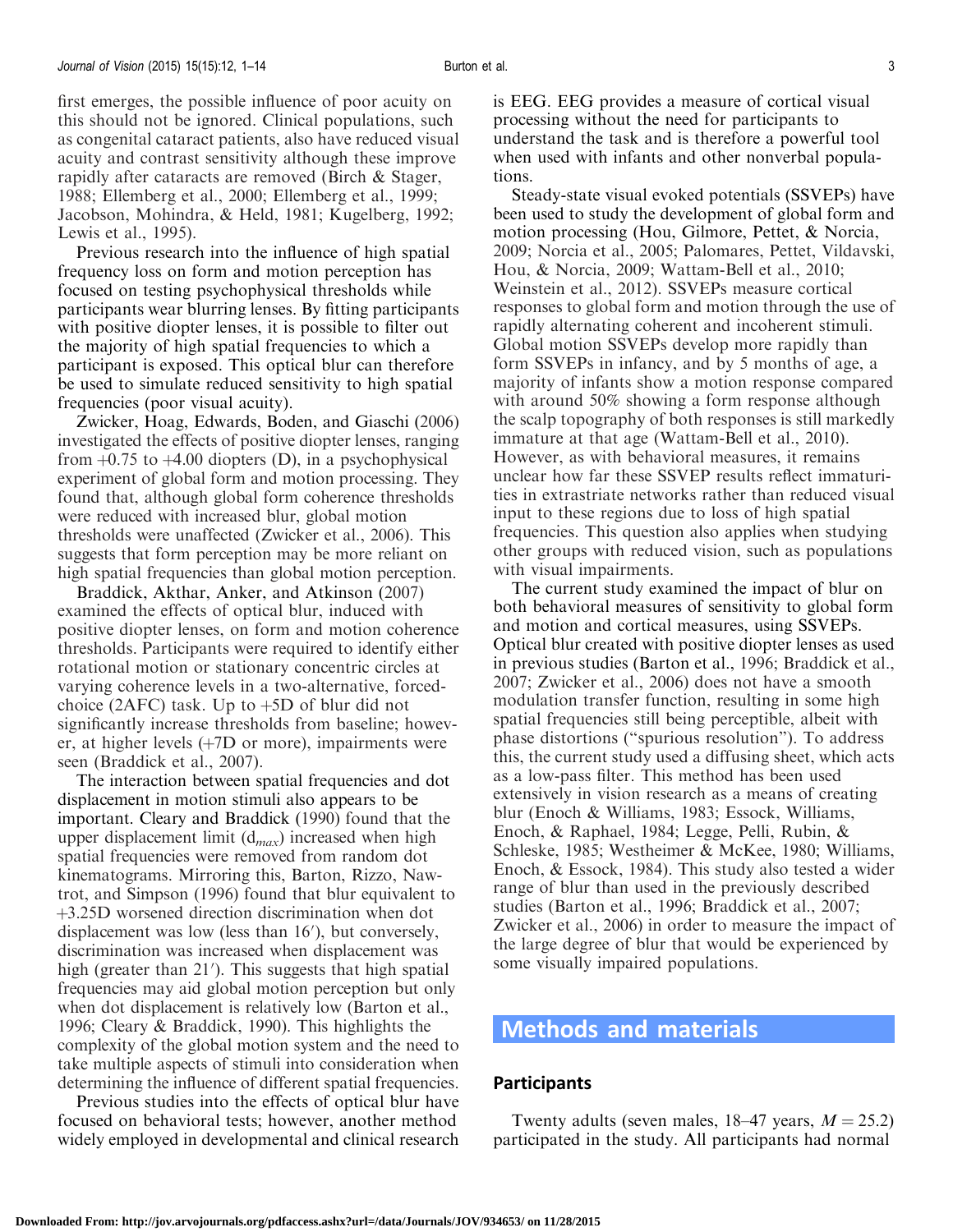

Figure 1. Example of the form and motion task. Form stimuli are shown here but also demonstrate the motion task in which each line segment represents the motion trajectory of a single dot. The upper image shows 100% coherence, and the lower image shows 12.5% coherence.

or corrected-to-normal vision and no known neurological problems. Written informed consent was given by each participant before the experiment commenced.

#### Stimulus generation and task design

Behavioral and EEG stimuli were generated in Matlab (version 2012a, The MathWorks Inc., Natick, MA) using Psychophysics Toolbox (Brainard, [1997\)](#page-11-0) and displayed on a Mitsubishi Diamond Pro SB2070 22-in. CRT monitor with a resolution of  $1280 \times 1024$ pixels and a 60-Hz refresh rate. Tests were completed at a distance of 60 cm at which the display size was  $37^{\circ} \times$ 28°. Participants completed the behavioral tests followed by the EEG.

#### Behavioral tests

Coherent form and motion stimuli consisted of 2,000 white dots, each with a 6-pixel diameter and  $0.29^{\circ}$ visual angle, plotted against a black background. To create the motion stimuli, eight dots were plotted in successive frames, creating motion along an arc trajectory at  $8.6^{\circ}/s$  with a lifetime of 133 ms. Within each frame, one/eighth dot lifetimes were randomly restarted, creating the overall impression of multiple motion trajectories of varying lengths. Form stimuli were matched to the motion stimuli, plotting dots from individual frames simultaneously to create stationary short arc segments. Line segments were one to eight dots in length with an average length of  $1.3^{\circ}$ . The starting locations of dots and of line segments were randomly distributed across the display area for each trial. In each case, coherently plotted elements were arranged in a circular structure with a common center of curvature. This produced a region of concentric structure subtending  $16^\circ$ . Outside this region, the arcs were randomly oriented.

The task employed a 2AFC design in which coherent form or motion was displayed on one side of the screen, centered 10<sup>°</sup> from the screen center. The participant's task was to judge the side containing coherent form or motion. Trials varied in their level of coherence by varying the ratio of coherent to random elements within the circular target region. Participants were asked to fixate on a white central cross while stimuli were presented, at random, on the left or right of fixation as shown in Figure 1.

Stimuli were presented for 1 s, after which time a black screen appeared. The participant then had as much time as he or she wanted to indicate the location of the target using either a right- or left-hand button.

Participants viewed a total of 90 form and 90 motion trials per blur level, and their coherence threshold was calculated from this. In each trial, coherence (percentage of coherent elements within the target region) was varied according to the PSI adaptive method (Kontsevich & Tyler, [1999](#page-11-0)), which estimated the threshold as the 75% point on the psychometric function.

#### **SSVEP**

Stimuli were matched in design to those used in the behavioral tests, containing 2,000 white dots, each with a 6-pixel diameter  $(0.29°)$  visual angle), plotted against a black background. Unlike the behavioral stimuli, however, these were displayed centrally and filled the entire display ( $37^{\circ} \times 28^{\circ}$ ) as no active task was employed. Participants were instead required to passively view the form or motion stimuli. These stimuli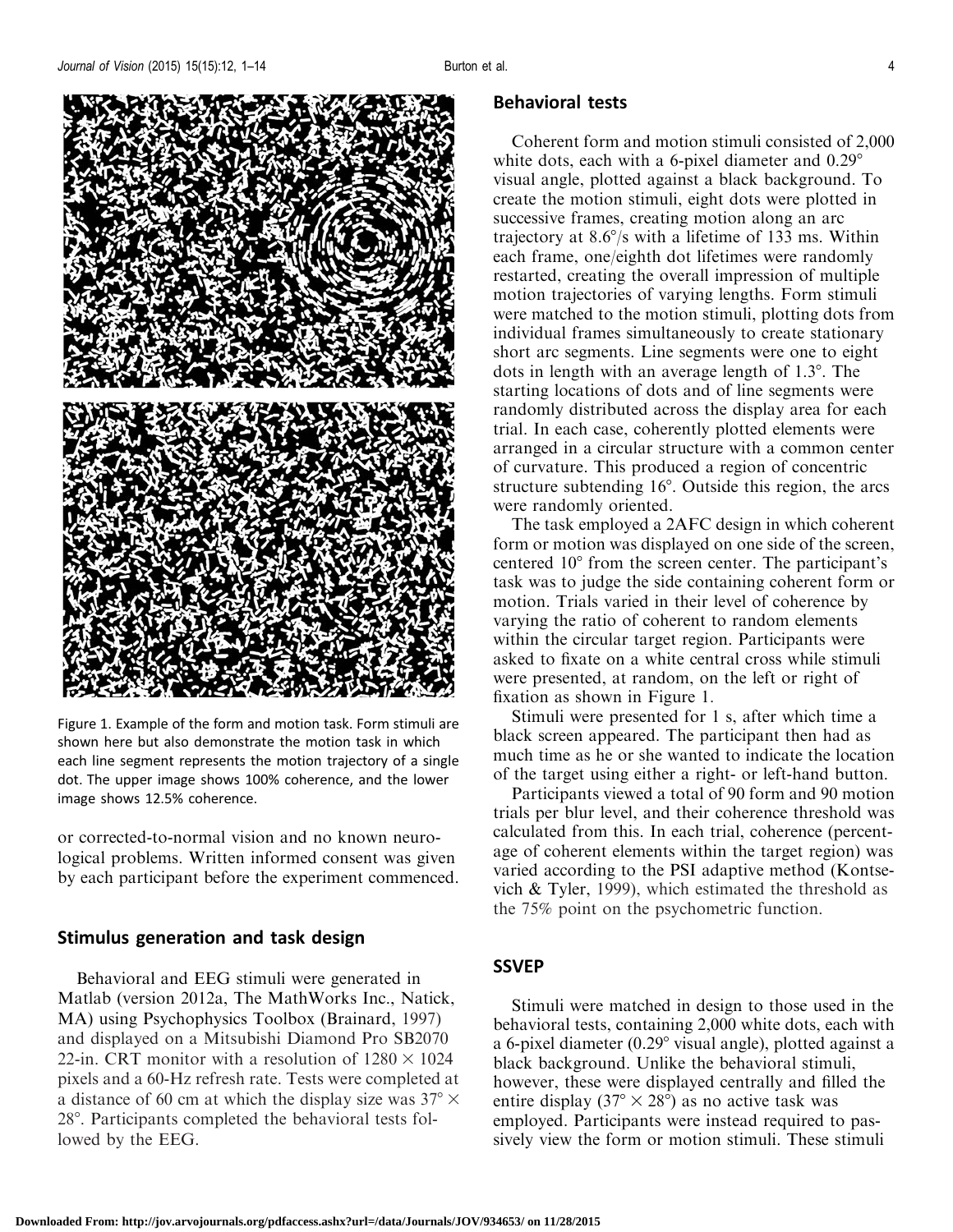

Figure 2. Example of the global form stimulus alternating between 100% coherence and 0% coherence. The figure also demonstrates the motion stimulus in which the arcs represent the trajectories of moving dots.

have been used and described in previous research (Wattam-Bell et al., [2010](#page-12-0)).

Trials alternated between 100% coherence and 0% coherence at a rate of four reversals/s. In the coherent phase, the line segments or dots aligned to create a circular form or rotational motion, respectively, as shown in Figure 2. In the incoherent phase, line segments or dots were oriented randomly within the display.

Participants were instructed to remain as still as possible during the EEG recording. A yellow fixation dot was present in the center of the display throughout the experiment, and participants were instructed to fixate this.

#### SSVEP recording

Recordings were made using a 128-electrode HydroCel Geodesic Sensor Net v.1.0 (Electrical Geodesics Inc., Eugene, OR) using the vertex as the reference. Impedance was measured at 20 Hz, and individual electrodes were adjusted so that impedance fell below 50 k $\Omega$ .

Stimuli were presented in alternating 10-s blocks of form and motion. The separate runs for each level of blur consisted of 10 blocks each of form and motion, giving a total of 200 cycles for each stimulus. Participants completed two runs per diffuser setting with the diffuser order randomized to avoid potential order effects.

SSVEP analysis

SSVEP signals were digitized at 250 samples/s and a low-pass filter was applied (20 Hz, 12 dB/octave). Channels were excluded if their standard deviation exceeded 800  $\mu$ V, and the remaining channels were rereferenced to an average reference. VEP data was divided into 500-ms epochs (one stimulus cycle at 2 Hz), excluding any epochs with a total voltage excursion greater than 200  $\mu$ V. Channels containing fewer than 30 artifact-free epochs were discarded. The preprocessing procedure was based on standard SSVEP practice (Odom et al., [2010](#page-12-0); Picton et al., [2000\)](#page-12-0).

#### F1 and F2

Fourier analysis was used to extract SSVEP amplitudes and phases at the fundamental frequency ( $F1 = 2$ ) Hz) and the second harmonic ( $F2 = 4$  Hz). The presence of a significant response at each harmonic was tested with the  $T_{circ}^2$  statistic (Victor & Mast, [1991](#page-12-0)) in both first-level (individual) and second-level (group) analyses as described in Wattam-Bell et al. [\(2010](#page-12-0)). This statistic is designed specifically for analyzing SSVEPs and provides a measure of the signal-to-noise ratio, taking into account the phase and amplitude of the signal at each harmonic.

The fundamental frequency (F1) at a rate of 2 Hz represented responses at the same frequency as the stimulus cycle. A significant F1 therefore represents activation in response to changes in the global structure of the stimuli with an asymmetric response to coherence onset versus offset.

A significant F2 (4 Hz) represents responses to changes in the stimulus configuration brought on by every stimulus switch. F2 therefore includes responses to local changes in the stimulus configuration. Neural responses to global changes may also be present in F2; however, F1 will only contain signal arising from global changes. This was verified by Braddick et al. ([2006](#page-11-0)), who found that the amplitude of F1 dropped to zero as the coherence was reduced to 0%, for both form and motion stimuli, while F2 amplitudes remained consistently strong. A control experiment including a condition in which all stimuli were 0% coherent was run to check the contribution of global responses to F2 amplitudes; this is described in the [Supplementary](http://) [Material](http://).

#### Comparability of form and motion stimuli

We used coherent form and motion stimuli that were matched as in previous studies (Atkinson & Braddick, [2005;](#page-10-0) Wattam-Bell et al., [2010\)](#page-12-0) so that the regions of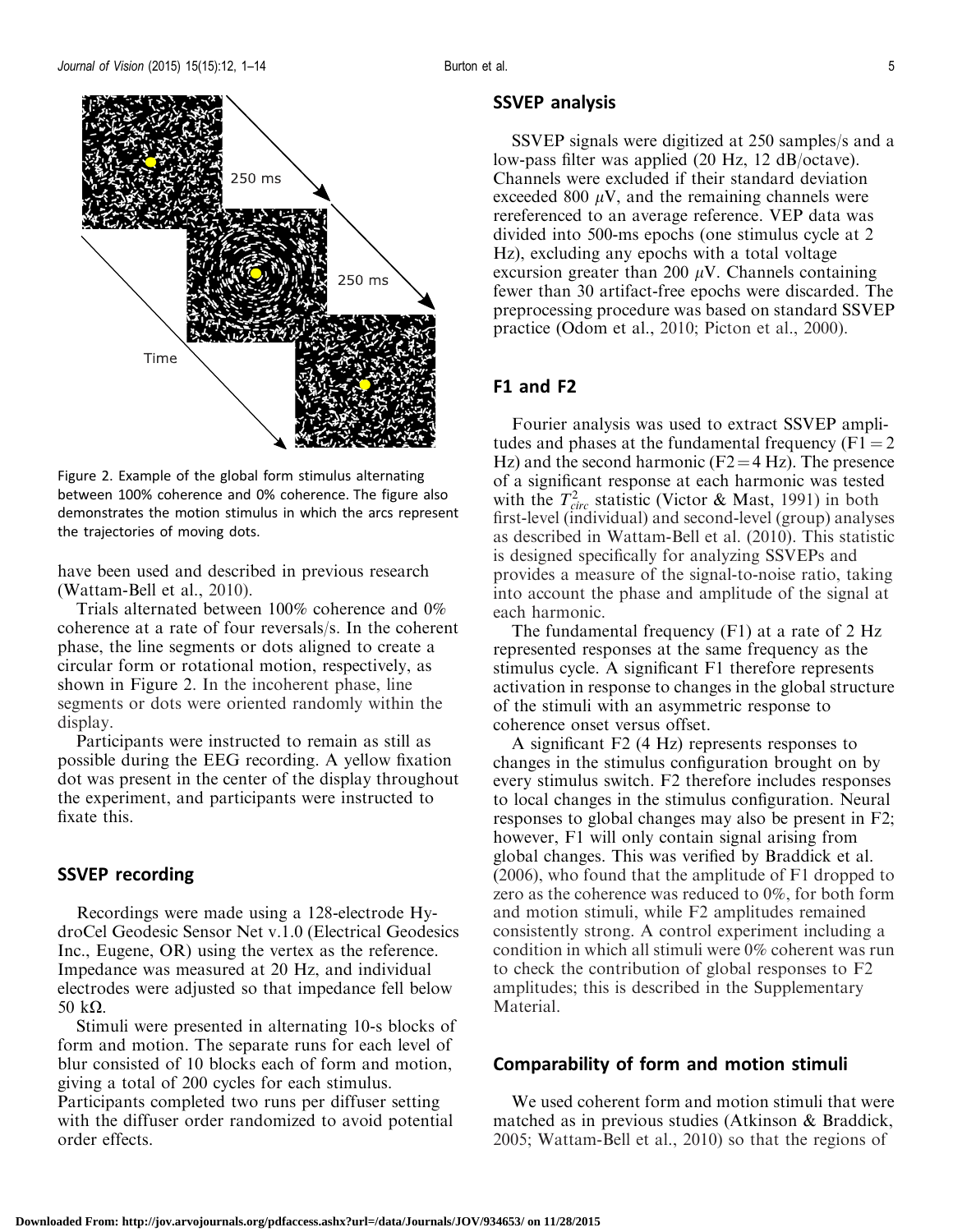|                      | $0 \, cm$ | 2 cm      | 3 cm     |
|----------------------|-----------|-----------|----------|
|                      | $(+2.5D)$ | $(+5.5D)$ | $(+10D)$ |
| Mean acuity (LogMAR) | 0.53      | 0.88      | 1.20     |

Table 1. Average visual acuity of three participants under the three blur conditions (with equivalent dioptric strength).

the visual field over which local form and motion information needs to be integrated are directly comparable. In other important respects, the stimuli cannot be made directly comparable—for example, because the motion case requires spatial integration over time, the moving stimulus is a dot (that describes a line over time). The stimuli thus have different spatial (and spatiotemporal) content—e.g., the motion stimuli (dots) have less low-spatial frequency information than the form stimuli (lines) although they also have temporal information that the form stimuli do not. Because of the presence of such differences, our analysis does not treat the stimuli as exactly matched in all respects except for the single difference of having form- versus motion-related coherence. We do not directly compare discrimination thresholds but first convert them to z-scores. We also do not directly compare F1 amplitudes but analyze them separately.

#### Visual blur

Blur was achieved using a diffuser placed over the screen, acting as a low-pass filter. The filter consisted of an A3, 800- $\mu$  polypropylene sheet (Gerprint, Peru) mounted onto a frame that stood in front of the monitor.

The distance between the filter and the screen was varied to create different levels of blur. The distances were selected to allow comparison with previous studies using dioptric blur (Barton et al., [1996](#page-10-0); Braddick et al., [2007;](#page-11-0) Zwicker et al., [2006](#page-13-0)). To do this, three positive diopter lenses were initially selected:  $+2.5, +5.5,$  and  $+10$ . Three participants completed a binocular letter acuity chart at 60 cm on the test monitor while wearing each lens. The chart consisted of lines of letters selected at random from DHKNORSVZ and presented in the Sloan acuity font (Pelli, Robson, & Wilkinson, [1988](#page-12-0)). Letters were presented in lines of four with each line presenting successively smaller letters. When participants incorrectly identified two letters in a row, the test was stopped, and their acuity was calculated in LogMAR based on the viewing distance and letter size. After assessment with the lenses, participants had their acuity assessed using the filter at 0.5-cm distances from the monitor, and the distance producing a comparative acuity to the dioptric blur was noted. Based on this, distances of 0 cm, 2 cm, and 3 cm were found to reduce acuity to a comparable degree to the  $+2.5, +5.5$ , and  $+10$  diopter lenses, respectively.



Figure 3. Contrast sensitivity functions for three individuals under the different blur levels. All three participants were at ceiling (13.5  $c/°$ ) in the no blur condition, so data above this value were derived from the fitted contrast sensitivity function.

Acuities for each blur level are reported in Table 1. Participants also had their acuity measured with no blur; however, due to limitations of the monitor, all results were at ceiling with the highest recordable acuity being 0.26 LogMAR.

In order to further assess the impact of blur on acuity and contrast sensitivity, the same three participants had their contrast sensitivity function measured at each blur level using the qCSF method (Lesmes, Lu, Baek, & Albright, [2010](#page-12-0)). Participants had to judge the side of the screen containing a  $5.8^{\circ} \times 5.8^{\circ}$  Gabor, which varied from trial to trial in both contrast and spatial frequency based on the qCSF staircase. Participants completed 100 trials at a distance of 60 cm, from which their contrast sensitivity function was plotted. Figure 3 shows contrast sensitivity functions for the three participants at each blur level. This demonstrates that there was a marked loss of contrast sensitivity at higher spatial frequencies, confirming that the diffuser was acting as a low-pass filter.

# Results

#### Behavioral Tests

Both form and motion thresholds increased with increasing blur, indicating a worsening in performance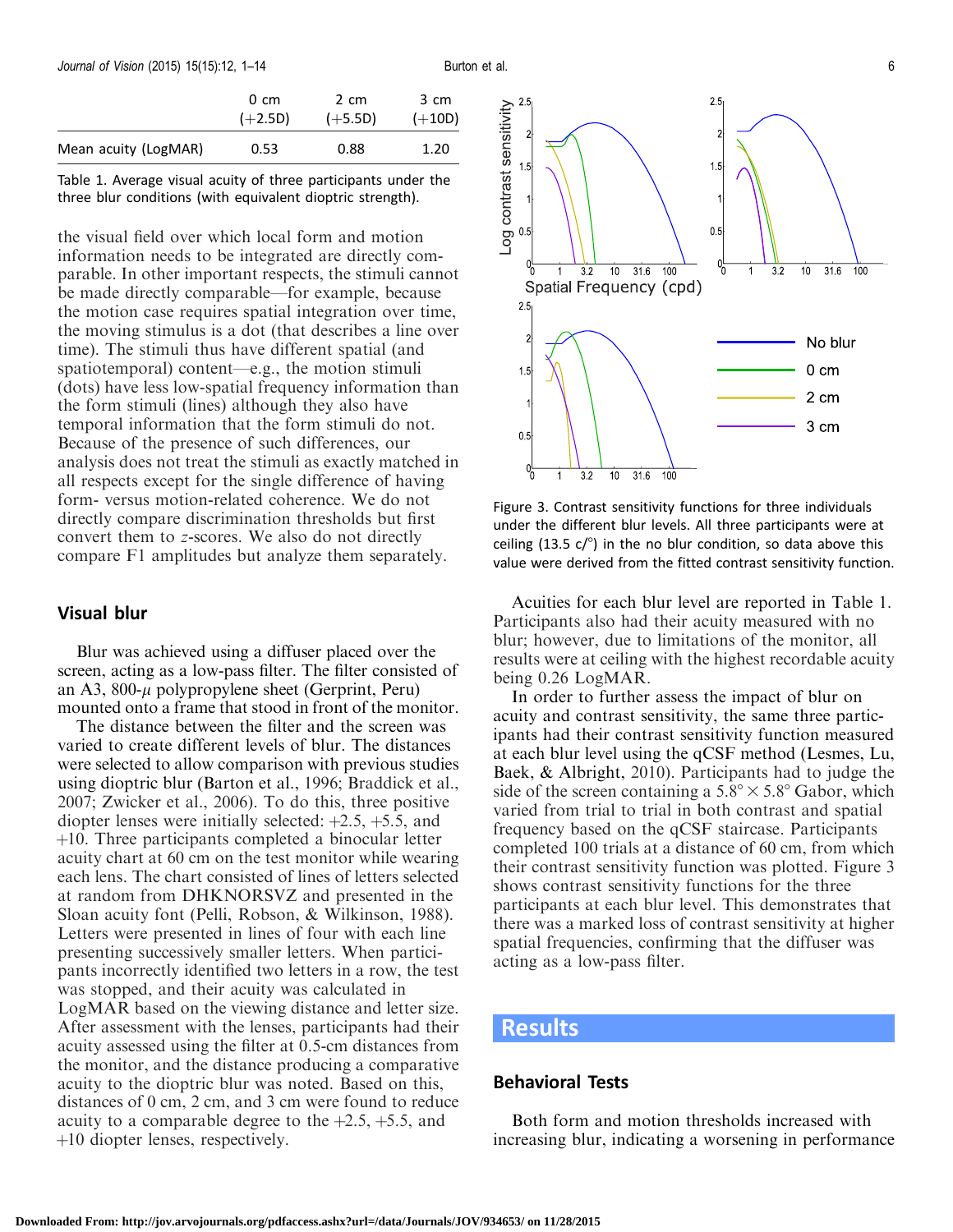<span id="page-6-0"></span>



as shown in Figure 4. Performance on both tasks was significantly reduced as a function of blur: motion,  $F(3)$ ,  $57$ ) = 28.530,  $p < 0.001$ ; form,  $F(3, 57) = 390.989$ ,  $p <$ 0.001. Z-scores were calculated for each level of blur against the baseline condition of no blur to allow comparison between form and motion results. These demonstrate that motion was relatively unaffected by blur in comparison to form (Figure 4). A two-way repeated-measures ANOVA on the z-scores showed a significant main effect of both blur,  $F(2, 38) = 239.527$ ,  $p < 0.001$ , and test,  $F(1,19) = 891.992$ ,  $p < 0.001$ , as well as a significant interaction between the two,  $F(2)$ ,  $38$ ) = 124.366, p < 0.001. This further confirms that blur had a differential effect on the two tests.

#### **SSVEP**

#### VEP topography

Figure 5 shows topographic plots of group-level  $T_{circ}^2$ values for the F1 and F2 responses to form and motion stimuli. The plots are thresholded at  $p = 0.05$  corrected for false discovery rate (Benjamini & Hochberg, [1995\)](#page-11-0)



Figure 5. Group analysis of motion and form for each level of blur. These maps represent statistically significant  $\mathcal{T}^2_{circ}$  values across scalp electrodes. These are projected onto a twodimensional surface, interpolated onto a Cartesian grid, and mapped onto different colors according to the given scales representing the  $\mathcal{T}^2_{circ}$  value. Areas plotted in green did not produce a significant  $T_{circ}^2$  response ( $p >$  0.05).  $T_{circ}^2$  values above 5.65 were highly significant ( $p < 0.001$ ). Views are given as from the top of the head.

with nonsignificant values plotted in green (equivalent of  $T_{circ}^2 > 3.25$ ).  $T_{circ}^2$  values above 5.65 were highly significant ( $p < 0.001$ ). Motion F1 responses showed peak activation over the occipital midline, and the form stimulus produced a lateralized F1 response. This pattern is consistent with previous findings with these stimuli (Wattam-Bell et al., [2010](#page-12-0)). Increasing blur led to an overall reduction in activation. This effect was greater for the form stimuli than the motion with the two highest levels of blur leading to a loss of the lateralized form response. F2 responses, which reflect local processing, at least in part, differed somewhat in their spatial patterning compared to F1. F2 activation was localized to the occipital midline for both form and motion at all blur levels.  $F2 T_{circ}^2$  values were lowest in the no blur condition for form and motion, indicating a low signal-to-noise ratio in the response. Form F2  $T_{circ}^2$ values increased with blur, indicating a higher signalto-noise ratio, and motion F2  $T_{circ}^2$  values peaked in the 0-cm blur condition.

#### VEP amplitude

Regions of interest (ROIs) were selected for further analysis at both F1 and F2 as shown in [Figure 6](#page-7-0). The motion F1 ROI was located over the central occipital pole, and the form F1 ROI consisted of two regions located laterally over the occipital cortex. The F2 ROI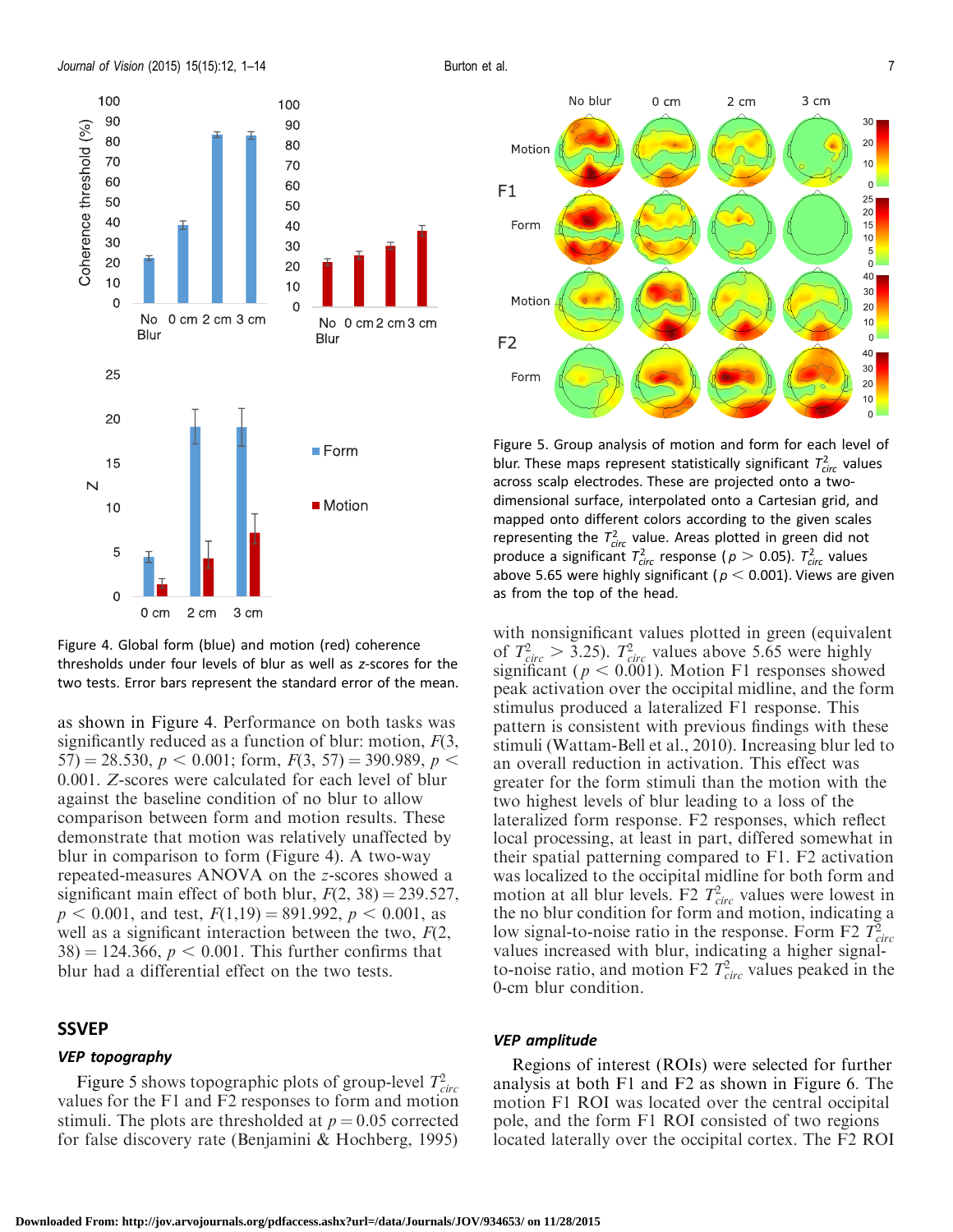<span id="page-7-0"></span>

Figure 6. ROIs analyzed for the F1 motion data, shown in red, and F1 form data, shown in blue. The F2 ROI is also represented by the region shown in red.

for both motion and form was located over the central occipital pole. ROIs were selected based on the posterior channels showing the highest overall activation in Wattam-Bell et al. [\(2010](#page-12-0)). For each ROI, overall amplitude was calculated by vector-averaging the Fourier coefficients across all the channels comprising the ROI and then taking the absolute value of the average.

As described in the Methods [and materials](#page-2-0) section, channels were excluded if their variance exceeded 800  $\mu$ V. As a result, the form ROI included data from 279 channels out of a total of 280 (20 participants  $\times$  14 channels), and the motion ROI included data from 137 channels out of a total of 140 (20 participants  $\times$  seven channels).

Mirroring the results seen in the topographic plots, F1 amplitude decreased in both form and motion ROIs with increasing blur (see Figure 7). A repeatedmeasures ANOVA with a Greenhouse-Geisser correction confirmed that amplitudes significantly varied between blur levels:  $F(2.219, 42.162) = 6.790, p = 0.002$ (form);  $F(2.203, 41.856) = 7.422$ ,  $p = 0.001$  (motion). Plotting F1 amplitudes for both stimuli together using log axes (Figure 7) results in two near-parallel curves. This is consistent with an overall lower response to the form stimulus and with blur acting as a constant multiplicative factor for both stimuli.

There was no overall significant effect of blur on F2 amplitude: form,  $F(2.103, 40.479) = 0.321, p = 0.741;$ motion,  $F(2.381, 45.233) = 1.147, p = 0.338$ . Although there is some indication of blur-related changes in the topographic plots of significant  $T_{circ}^2$  (signal-to-noise ratio) in [Figure 5](#page-6-0), the amplitude measure showed no effect of blur on mean amplitudes in ROIs. In the



Figure 7. Group averaged F1 (top row) and F2 (middle row) ROI amplitudes ( $\mu$ V) for form (blue) and motion (red). The lower plot represents form and motion F1 amplitudes replotted on log axes. Error bars represent the standard error of the mean.

amplitude data plotted in Figure 7, the no blur conditions are not significantly reduced compared to the other blur conditions, which departs somewhat from the signal-to-noise  $T_{circ}^2$  pattern in [Figure 5](#page-6-0). Some deviations of this kind may arise because the amplitude and signal-to-noise measures are not identical. The  $T_{circ}^2$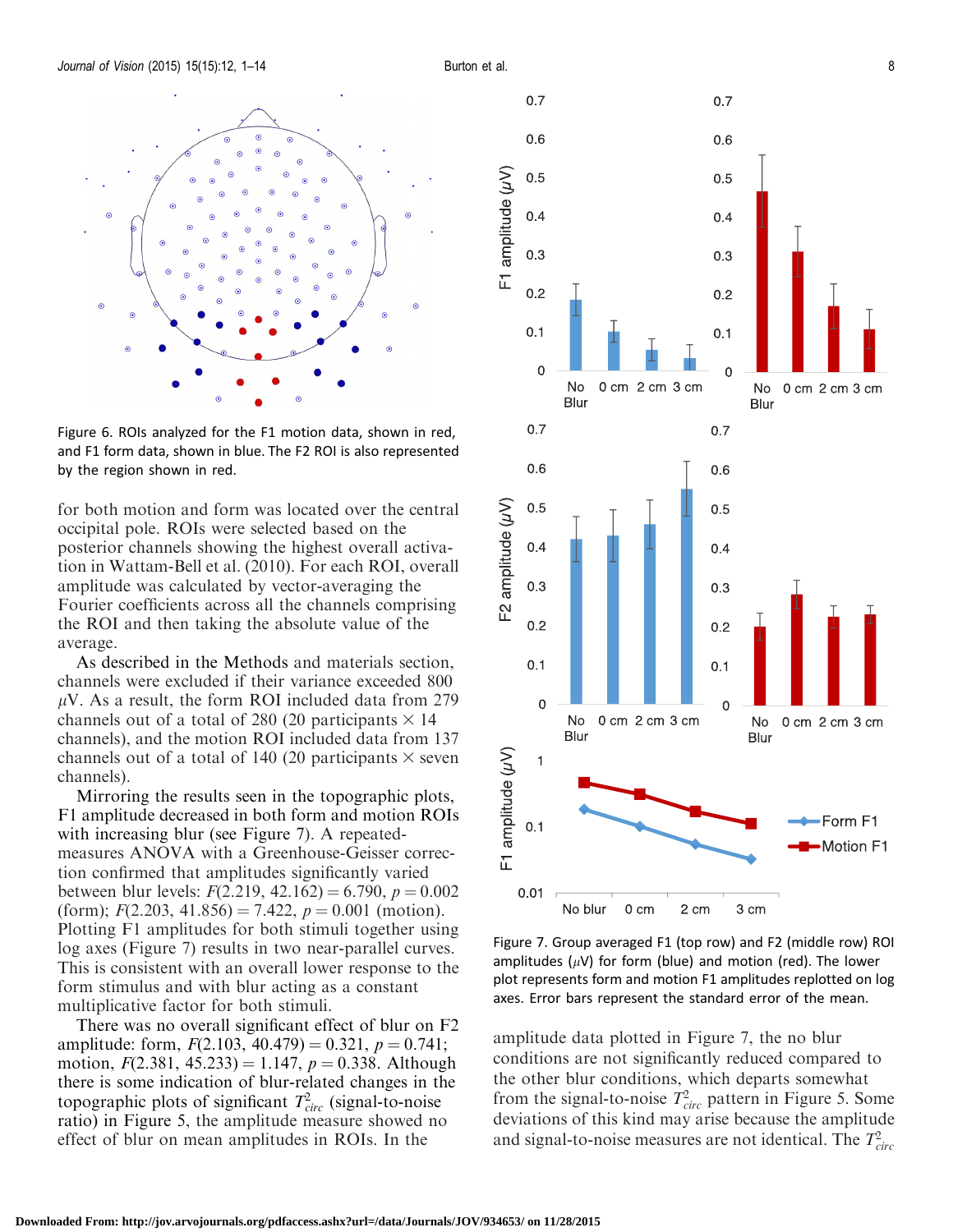statistic depends not only on mean amplitude but also on the variability of phase and of amplitude across participants, and these kinds of variability can lead to differences between amplitude and signal-to-noise measures.

A control experiment including a condition in which all stimuli were 0% coherent (see [Supplementary](http://) [Material](http://)) found no evidence that global organization contributed to the amplitude of the F2 response. This supports the interpretation of the F2 amplitude as a measure of responses to local changes only.

#### **Discussion**

The results of the study show that blur decreases both behavioral and cortical responses to global form and motion but not to an equivalent degree.

Global form and motion discrimination thresholds were on average very similar ( $\sim$ 22%) with no blur and became elevated with increasing blur. This indicates that high spatial frequencies contribute to both form and motion perception. However, form and motion were not equally affected. With increasing blur, form perception thresholds rose to more than 80%, approaching the measurement limit of a ''100%'' threshold. The loss of global form perception at mid and high blur levels indicates that high spatial frequencies are necessary for detecting coherent form in the current stimuli. Motion perception, however, remained functional, albeit impaired, suggesting that high spatial frequencies contribute but are not essential for detecting global motion in these stimuli. A comparison of zscores confirms this differential effect on perceptual sensitivity.

The reason for these differences may lie in the pathways that process form and motion. Form perception has been argued to be processed predominantly by the ventral stream, which receives input from the parvocellular system, and motion perception is processed via the dorsal stream, which receives input from the magnocellular system (Livingstone & Hubel, [1988;](#page-12-0) Merigan & Maunsell, [1993\)](#page-12-0). The parvo- and magnocellular systems differ in their relative contribution from high and low spatial frequencies with the parvocellular system favoring high and the magnocellular low spatial frequencies. Our results support this view in that form perception was more affected by the loss of high spatial frequencies than motion perception.

The finding of a reduction in F1 amplitude for both form and motion indicates that blur reduces the information used by the visual system in order to detect global organization within the stimuli. As high spatial frequency information is lost, neurons tuned to higher frequencies will be excluded from the analysis of the

image. As a result, the processing of increasingly blurred stimuli is likely to be carried out by increasingly smaller subpopulations of neurons.  $T_{circ}^2$  results show that statistically significant form VEP responses are lost at high levels of blur but maintained for motion (see [Figure 5,](#page-6-0) Motion vs. Form F1 at 3 cm). This suggests that as blur increased there was reduced processing of global form patterns in associated brain regions. The fact that the motion system receives a greater input from lower spatial frequencies than the form system may explain why some neural activation was recorded even at high levels of blur.

F1 amplitudes were lower for form than for motion even with no blur. A comparison of these on log axes ([Figure 7](#page-7-0)) suggests that blur-related amplitude changes for neural responses in the ROIs could be explained by blur having similar multiplicative effects for both kinds of stimuli. This would suggest that the form stimulus is distinctive only in having an overall lower neural response. However, this conclusion is at odds with the behavioral findings, in which discrimination thresholds with no blur were closely matched. This discrepancy may be due to a number of factors, including nonlinearities in the mapping from ROI F1 amplitude to behavioral discrimination threshold and, crucially, the fact that VEP measures relate only to the case of 100% coherence, and threshold measures come from lowcoherence stimuli. In summary, our behavioral results support the conclusion that sensitivity to coherent form versus motion in these stimuli is differentially affected by blur, and our EEG results suggest that at 100% coherence differences in amplitudes of cortical responses may be well explained simply by an overall lower response to form.

Although loss of information would explain reductions in F1 amplitude with blur, it would also predict reductions in F2 amplitude, related to processing of the local elements in primary visual cortex. Surprisingly, we found that F2 amplitudes were not significantly affected by blur. Because the F2 is a response to the broadband spatiotemporal transients occurring each time the stimulus switches between coherence levels, it is likely to involve magnocellular mechanisms. The magnocellular system's preference for low spatial frequencies could therefore explain why F2 was not strongly affected by removal of high spatial frequencies.

The results found are broadly consistent with the psychophysical data of Zwicker et al. [\(2006](#page-13-0)). They found global form coherence thresholds worsened rapidly with lenses stronger than  $+2D$  and  $+2.25D$ . This mirrors our finding as global form thresholds became impaired at blur levels comparable to those in our 2 and 3-cm conditions. Motion results were less affected by blur in Zwicker et al.'s study; however, some decrease was seen at the very highest level of blur tested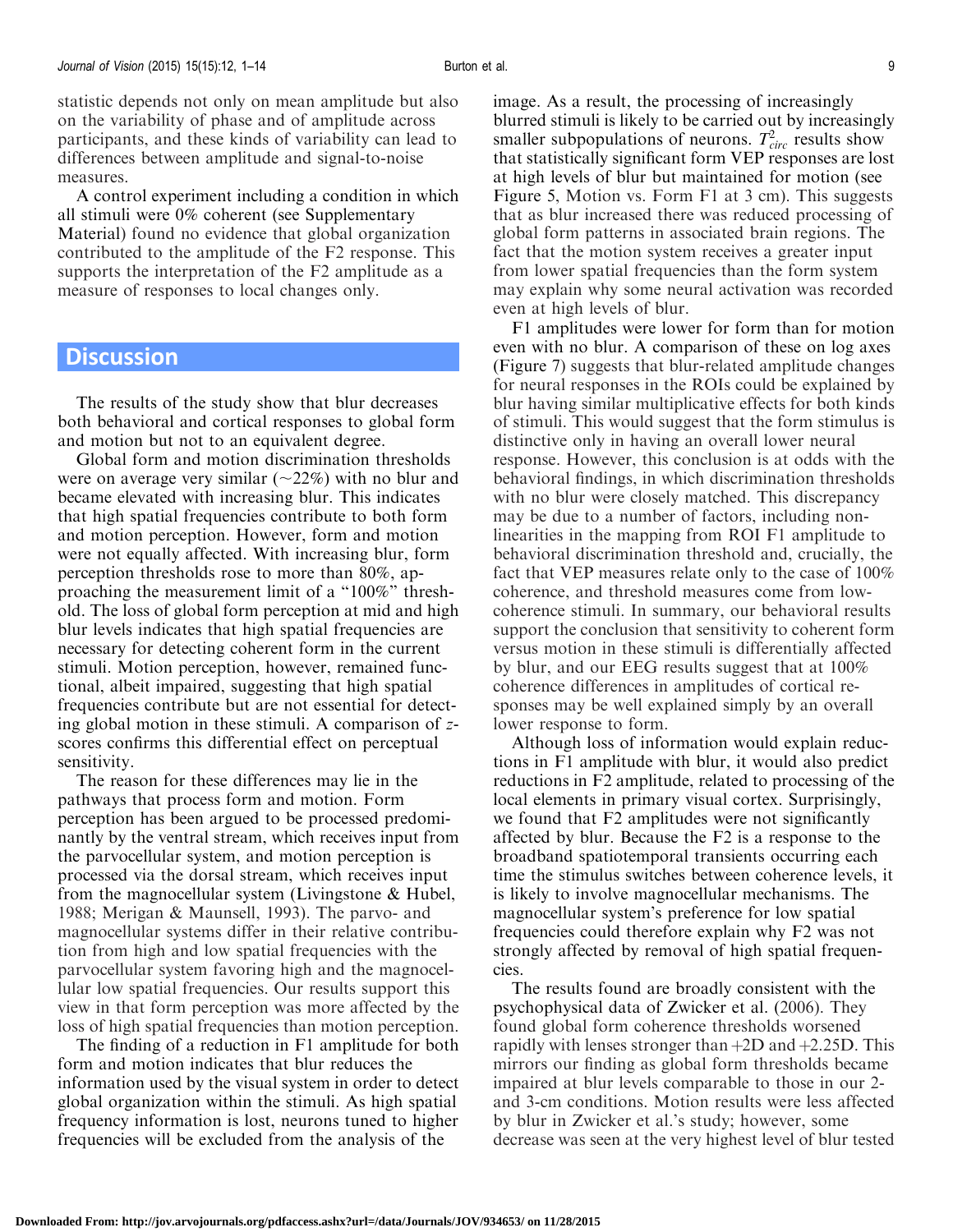$(+3.5D$  and  $+4D$ ). This is similar to our findings in that motion thresholds were less affected than form thresholds by blur but showed some degree of impairment at high levels of blur. The present results are also broadly consistent with the psychophysical data of Braddick et al. ([2007\)](#page-11-0) on the effect of blur on form and motion coherence thresholds. They only found significant effects on form and motion thresholds with high levels of blur,  $+7D$  and  $+10D$  lenses, respectively, as did the current study in the 2- and 3-cm conditions.

Our results support previous findings into the interaction between spatial frequencies and dot dis-placement. Cleary and Braddick [\(1990](#page-11-0)) found that  $d_{max}$ increased when high spatial frequencies were filtered out of the stimulus. Blur producing a visual acuity of 3.56 c/ $\degree$  and below led to progressively higher d<sub>max</sub>, indicating increased sensitivity. Similar results have been reported by Barton et al. [\(1996](#page-10-0)), who found reductions in motion coherence sensitivity for low dot displacement  $(\leq 16')$  under blur but not for higher dot displacement, concluding that high spatial frequencies are important for motion discrimination within this range. The current study used a dot displacement of 8.6', falling within the low displacement range. These results have been attributed to multiple motion processing channels selective for specific spatial frequencies. At high dot displacements, high spatial frequency channels exceed their  $d_{max}$  and, as a result, begin to mask low spatial frequency channels. When these high spatial frequency channels are excluded, the masking does not occur, allowing low spatial frequency channels to function efficiently (Cleary & Braddick, [1990\)](#page-11-0). This suggests that with larger dot displacements, thresholds may begin to improve with increasing blur in the current study.

Although stimuli were matched across the VEP and behavioral tests, the location of the stimuli on the display was not the same across the two tests. VEPs were presented centrally, and behavioral tests were presented to the left or right of fixation. Because the coherent pattern subtended  $16^{\circ}$ , when either the center was fixated (VEP) or a region near the edge was fixated (behavior), some of the stimulus was in the periphery. However, in behavioral tests, a greater proportion of the coherent stimulus was in the periphery. This difference might be expected to bias the behavioral measure to show a greater relative advantage for motion versus form than the VEP measure. Consistent with this, the behavioral but not the VEP measure shows a form advantage that could not be explained by a mismatch in initial (unblurred) response. However, conclusions from direct comparisons of VEP and behavioral measures are also limited because all VEP measures were at 100% coherence.

One of the aims of the study was to establish whether poor sensitivity at high spatial frequencies could account for reduced form or motion perception in developmental and clinical groups. Acuity and contrast sensitivity develop rapidly over the first year of life as reported by both behavioral and VEP data (Atkinson & Braddick, [1981](#page-10-0); Atkinson et al., [1977a](#page-10-0), [b;](#page-10-0) Norcia & Tyler, [1985](#page-12-0)). Behavioral studies report acuity reaching  $\sim$ 12 c/ $\degree$  by 12 months (Atkinson, [2000](#page-10-0)), and sweep VEP demonstrates acuities up to 20  $c$ <sup>o</sup> (Norcia & Tyler, [1985](#page-12-0)) with differences in results likely due to variations in stimuli and methodology. Form and motion perception also show rapid development over the first year with motion perception emerging first around 6–8 weeks of age (Wattam-Bell, [1996\)](#page-12-0) followed by form from 12 weeks (Atkinson et al., [2004\)](#page-10-0). VEP results (Wattam-Bell et al., [2010\)](#page-12-0) show that at age 5 months global motion processing is advanced over that for global form. The earlier development of motion over form perception in early infancy is consistent with our finding that blurred conditions in which high spatial frequency content is reduced favored motion perception. However, the developmental trajectory of form and motion perception throughout childhood diverges from that of acuity and contrast sensitivity, suggesting other factors have a greater bearing on their development.

Visual acuity and contrast sensitivity progress to adult-like levels during the preschool years. For example, Atkinson et al. [\(1981\)](#page-10-0) tested 30 preschool children (aged 3–5 years) using a grating detection task and found all but three had vision comparable to 6/6 or  $30 \text{ c}/\textdegree$ . In contrast to acuity, global form and motion show a slower rate of development (Atkinson & Braddick, [2005;](#page-10-0) Gunn et al., [2002;](#page-11-0) Hadad et al., [2011](#page-11-0)). Gunn et al. ([2002](#page-11-0)) tested typically developing 4-yearolds with close to adult-level acuity using a 2AFC paradigm and found form and motion coherence thresholds were 23% and 34.2%, respectively, compared to 15.6% (form) and 23.5% (motion) in adults. Form thresholds became adult-like at 6 years of age, and motion thresholds were not adult-like until 10–11 years of age. If the contrast sensitivity function was the limiting factor in the development of global form and motion, then the maturation of maximum acuity would be expected to coincide with the maturation of these other skills, which is not the case. Loss of high spatial frequencies, although clearly impacting on form and motion perception, is insufficient to explain their developmental trajectories. In particular, the development of global motion sensitivity is more prolonged than for global form although our results show that the latter is more dependent on high spatial frequencies.

The differences between form and motion perception observed in the current study diverge from what is seen in both developmental and clinical populations. Our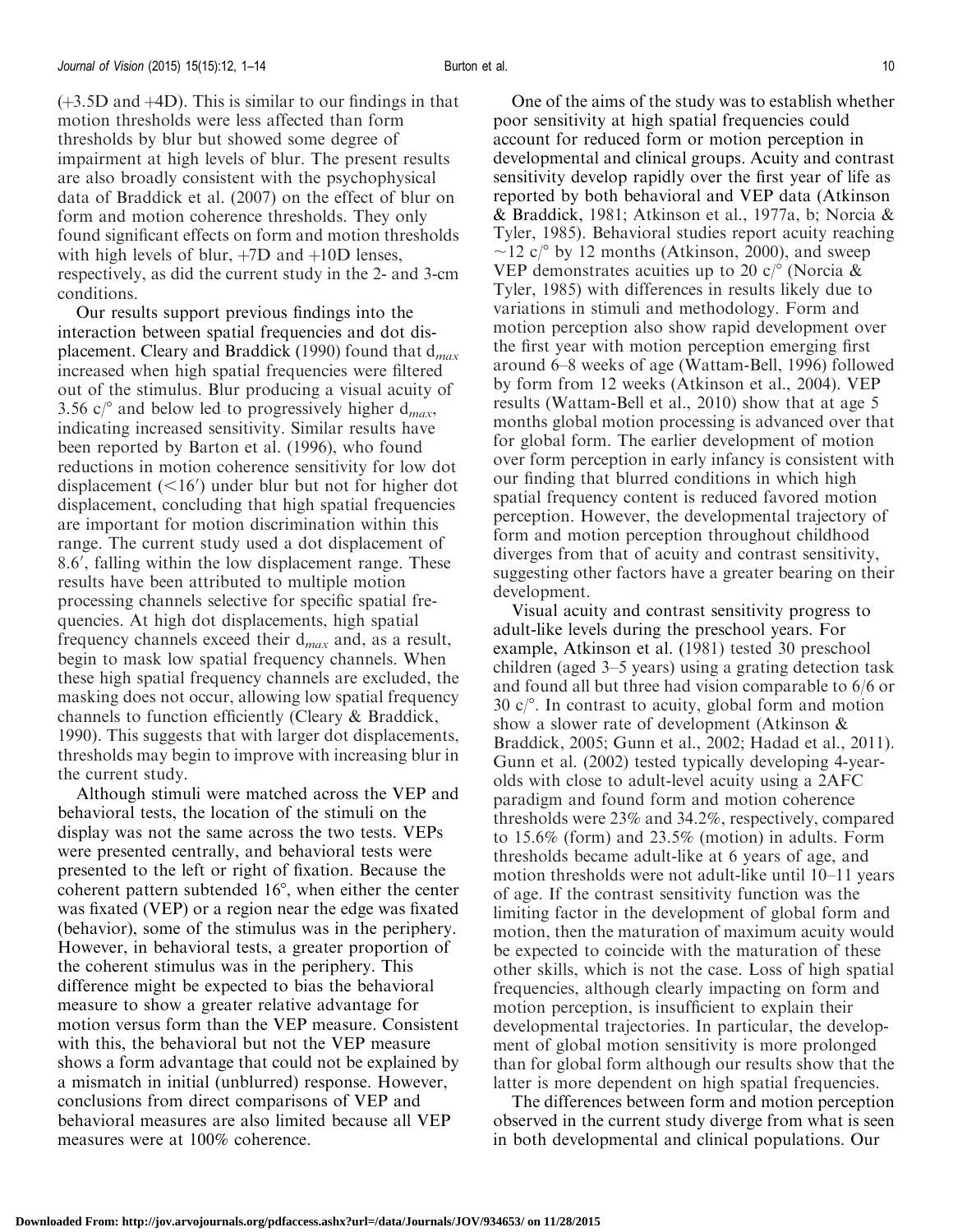<span id="page-10-0"></span>study found form perception was more impaired by blur than motion perception. In clinical populations, it is overwhelmingly motion perception that shows the greater impairment, indicating a selective vulnerability of the dorsal stream (Atkinson et al., 2003; Atkinson et al., 1997; Braddick et al., [2003](#page-11-0); Gunn et al., [2002](#page-11-0); Spencer et al., [2000](#page-12-0)). This suggests that factors other than spatial frequency sensitivity are the key to constraining form and motion coherence thresholds in development.

The results suggest that when working with developmental and low vision groups, global form and motion sensitivity are unlikely to be directly influenced by acuity unless acuity is reduced significantly  $\leq 1$ LogMAR). This is supported by results from low vision patients with congenital achromatopsia who show reduced global form and motion sensitivity independent of acuity and contrast sensitivity results (Burton et al., [2013\)](#page-11-0). For groups with very low vision, stimuli should be carefully controlled to ensure that they are suitably designed for the group being studied. This may involve, for example, increasing the contrast of stimuli presented and/or the size of stimuli to ensure they are effectively resolved. However, it is unlikely that poor acuity and contrast sensitivity are primarily responsible for the effects that have been reported in either typical or atypical development.

Keywords: cortical vision, optical blur, global form and motion, low vision

# **Acknowledgments**

The authors thank Pete Jones for his technical assistance with this project. This work was supported by the NIHR Biomedical Research Center for Ophthalmology at Moorfields Eye Hospital and the UCL Institute of Ophthalmology and the Special Trustees of Moorfields Eye Hospital grant ST 12 03 RA (ii).

\*J. W.-B. is deceased (December 30, 2013). Commercial relationships: none. Corresponding author: Eliza A. Burton. Email: eliza.burton@ucl.ac.uk. Address: Institute of Ophthalmology, University College London, London, UK.

### References

- Atkinson, J. (2000). Newborn vision. In The developing visual brain (pp. 43–57). Oxford, UK: Oxford University Press.
- Atkinson, J., & Braddick, O. (1981). Acuity, contrast

sensitivity and accommodation in infancy. In R. N. Aslin, J. R. Alberts, M. R. Petersen (Eds.), The development of perception (Vol. 2, pp. 245–278). New York: The Academic Press.

- Atkinson, J., & Braddick, O. (2005). Dorsal stream vulnerability and autistic disorders: The importance of comparative studies of form and motion coherence in typically developing children and children with developmental disorders. Cahiers de Psychologie Cognitive, 23(1–2), 49–58.
- Atkinson, J., & Braddick, O. (2007). Visual and visuocognitive development in children born very prematurely. Progress in Brain Research, 164, 123. [[PubMed](http://www.ncbi.nlm.nih.gov/pubmed/17920429)]
- Atkinson, J., & Braddick, O. (2011). From genes to brain development to phenotypic behavior: ''Dorsal-stream vulnerability'' in relation to spatial cognition, attention, and planning of actions in Williams syndrome (WS) and other developmental disorders. Progress in Brain Research, 189, 261, doi: 10.1016/B978-0-444-53884-0.00029-4. [\[PubMed\]](http://www.ncbi.nlm.nih.gov/pubmed/21489394)
- Atkinson, J., Braddick, O., Anker, S., Curran, W., Andrew, R., Wattam-Bell, J., & Braddick, F. (2003). Neurobiological models of visuospatial cognition in children with Williams syndrome: Measures of dorsal-stream and frontal function. Developmental Neuropsychology, 23(1–2), 139–172. [[PubMed](http://www.ncbi.nlm.nih.gov/pubmed/12730023)]
- Atkinson, J., Braddick, O., & Moar, K. (1977a). Development of contrast sensitivity over the first 3 months of life in the human infant. Vision Research, 17(9), 1037–1044. [\[PubMed](http://www.ncbi.nlm.nih.gov/pubmed/595412)]
- Atkinson, J., Braddick, O., & Moar, K. (1977b). Infants' detection of image defocus. Vision Research, 17, 1125–1126. [[PubMed](http://www.ncbi.nlm.nih.gov/pubmed/595424)]
- Atkinson, J., French, J., & Braddick, O. (1981). Contrast sensitivity function of preschool children. British Journal of Ophthalmology, 65(8), 525–529. [[PubMed](http://www.ncbi.nlm.nih.gov/pubmed/7295613)]
- Atkinson, J., King, J., Braddick, O., Nokes, L., Anker, S., & Braddick, F. (1997). A specific deficit of dorsal stream function in Williams' syndrome. Neuroreport, 8(8), 1919–1922. [\[PubMed\]](http://www.ncbi.nlm.nih.gov/pubmed/9223077)
- Atkinson, J., Wattam-Bell, J., Braddick, O., Birtles, D., Barnett, A., & Cowie, D. (2004). Form vs motion coherence sensitivity in infants: The dorsal/ventral developmental debate continues. Journal of Vision, 4(8):32, doi:10.1167/4.8.32. [[Abstract](http://jov.arvojournals.org/article.aspx?articleid=2130981&resultClick=1A)]
- Barton, J. J. S., Rizzo, M., Nawtrot, M., & Simpson, T. (1996). Optical blur and the perception of global coherent motion in random dot cinematograms. Vision Research, 36(19), 3051–3059, doi:10.1016/ 0042-6989(96)00063-6. [[PubMed](http://www.ncbi.nlm.nih.gov/pubmed/8917768)]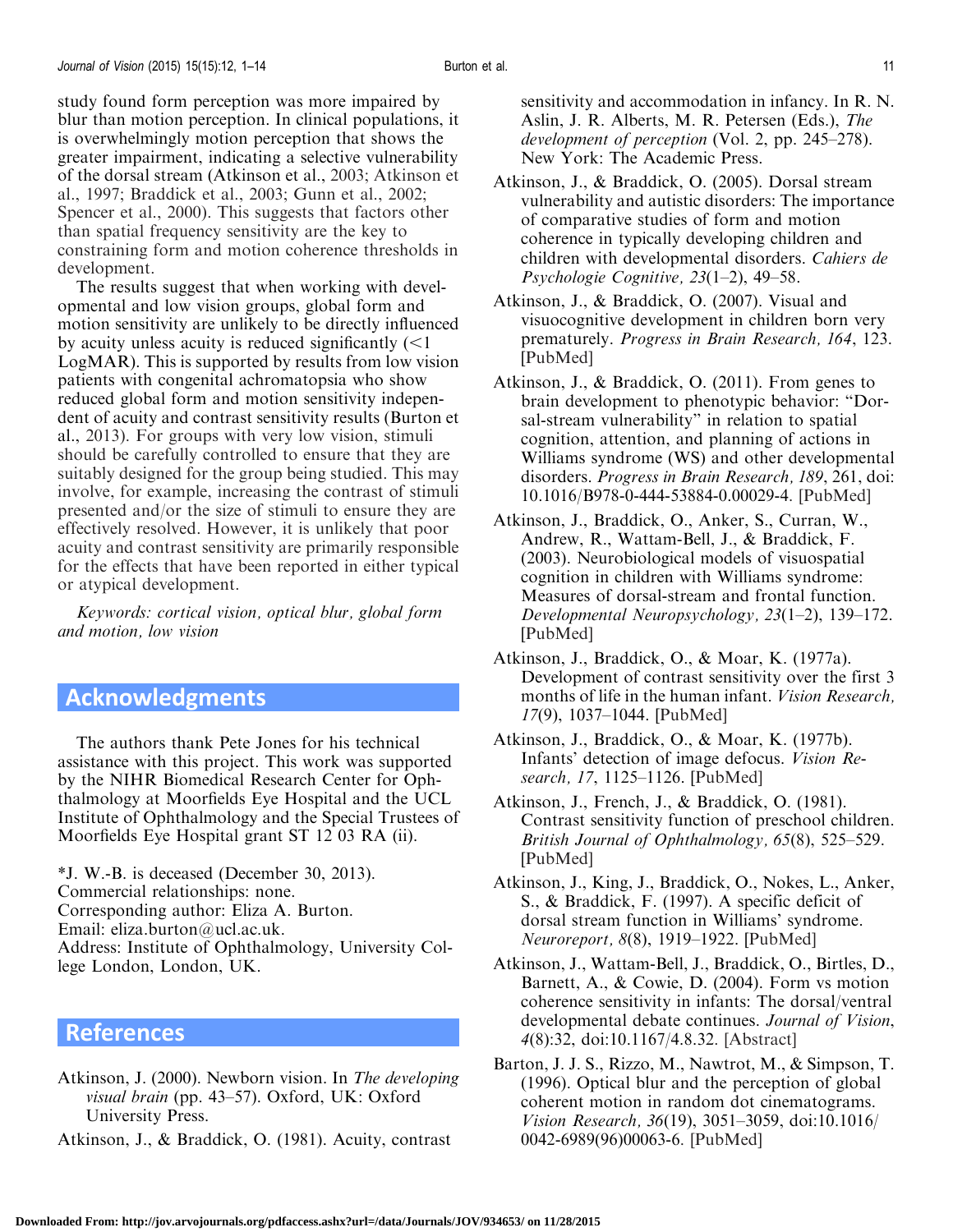- <span id="page-11-0"></span>Benjamini, Y., & Hochberg, Y. (1995). Controlling the false discovery rate: A practical and powerful approach to multiple testing. Journal of the Royal Statistical Society. Series B (Methodological), 57(1), 289–300.
- Birch, E. E., & Stager, D. R. (1988). Prevalence of good visual acuity following surgery for congenital unilateral cataract. Archives of Ophthalmology, 106(1), 40. [\[PubMed\]](http://www.ncbi.nlm.nih.gov/pubmed/3422151)
- Braddick, O., Akthar, F., Anker, S., & Atkinson, J. (2007). Global form and global motion sensitivity are equally resistant to blur [Abstract]. Perception, 36, 58.
- Braddick, O., Atkinson, J., & Wattam-Bell, J. (2003). Normal and anomalous development of visual motion processing: Motion coherence and ''dorsalstream vulnerability". Neuropsychologia, 41(13), 1769–1784. [[PubMed](http://www.ncbi.nlm.nih.gov/pubmed/14527540)]
- Braddick, O., Birtles, D., Mills, S., Warshafsky, J., Wattam-Bell, J., & Atkinson, J. (2006). Brain responses to global perceptual coherence. Journal of Vision, 6(6):426, doi:10.1167/6.6.426. [[Abstract](http://jov.arvojournals.org/article.aspx?articleid=2133384&resultClick=1)]
- Braddick, O., O'Brien, J. M., Wattam-Bell, J., Atkinson, J., Hartley, T., & Turner, R. (2001). Brain areas sensitive to coherent visual motion. Perception, 30(1), 61–72. [\[PubMed\]](http://www.ncbi.nlm.nih.gov/pubmed/11257978)
- Brainard, D. H. (1997). The Psychophysics Toolbox. Spatial Vision, 10, 433–436.
- Burton, E., Wattam-Bell, J., Nishiguchi, K., Sundaram, V., Aboshiha, J., Webster, A., ... Nardini, M. (2013). Cortical visual processing in patients with congenital achromatopsia: Coherent form, motion and biological motion perception. Journal of Vision, 13(9):21, doi:10.1167/13.9.21. [\[Abstract\]](http://jov.arvojournals.org/article.aspx?articleid=2142128&resultClick=1)
- Cleary, R., & Braddick, O. J. (1990). Masking of low frequency information in short-range apparent motion. Vision Research, 30(2), 317–327. doi:10. 1016/0042-6989(90)90046-N. [[PubMed](http://www.ncbi.nlm.nih.gov/pubmed/2309465)]
- Ellemberg, D., Lewis, T. L., Maurer, D., Brar, S., & Brent, H. P. (2002). Better perception of global motion after monocular than after binocular deprivation. Vision Research, 42(2), 169–180.
- Ellemberg, D., Lewis, T. L., Maurer, D., & Brent, H. P. (2000). Influence of monocular deprivation during infancy on the later development of spatial and temporal vision. Vision Research, 40(23), 3283– 3295, doi:10.1016/S0042-6989(00)00165-6.
- Ellemberg, D., Lewis, T. L., Maurer, D., Lui, C. H., & Brent, H. P. (1999). Spatial and temporal vision in patients treated for bilateral congenital cataracts. Vision Research, 39(20), 3480–3489, doi:10.1016/ S0042-6989(99)00078-4.
- Enoch, J. M., & Williams, R. A. (1983). Development of clinical tests of vision: Initial data on two hyperacuity paradigms. Perception & Psychophysics, 33(4), 314–322, doi:10.3758/BF03205878. [[PubMed](http://www.ncbi.nlm.nih.gov/pubmed/6866693)]
- Essock, E. A., Williams, R. A., Enoch, J. M., & Raphael, S. (1984). The effects of image degradation by cataract on vernier acuity. Investigative Ophthalmology & Visual Science, 25(9), 1043–1050. [[PubMed](http://www.ncbi.nlm.nih.gov/pubmed/6469488)] [\[Article](http://iovs.arvojournals.org/article.aspx?articleid=2176925)]
- Gallant, J. L., Shoup, R. E., & Mazer, J. A. (2000). A human extrastriate area functionally homologous to macaque V4. Neuron, 27(2), 227–235, doi:10. 1016/S0896-6273(00)00032-5.
- Golarai, G., Liberman, A., Yoon, J. M. D., & Grill-Spector, K. (2010). Differential development of the ventral visual cortex extends through adolescence. Frontiers in Human Neuroscience, 3(80), 1–19, doi: 10.3389/neuro.09.080.2009.
- Gunn, A., Cory, E., Atkinson, J., Braddick, O., Wattam-Bell, J., Guzzetta, A., & Cioni, G. (2002). Dorsal and ventral stream sensitivity in normal development and hemiplegia. Neuroreport, 13(6), 843–847. [[PubMed](http://www.ncbi.nlm.nih.gov/pubmed/11997698)]
- Hadad, B.-S., Maurer, D., & Lewis, T. L. (2011). Long trajectory for the development of sensitivity to global and biological motion. Developmental Science, 14(6), 1330–1339, doi:10.1111/j.1467-7687. 2011.01078.x. [\[PubMed](http://www.ncbi.nlm.nih.gov/pubmed/22010893)]
- Harvey, B. M., Braddick, O. J., & Cowey, A. (2010). Similar effects of repetitive transcranial magnetic stimulation of  $MT+$  and a dorsomedial extrastriate site including V3A on pattern detection and position discrimination of rotating and radial motion patterns. Journal of Vision, 10(5):21, 1–15, doi:10.1167/10.5.21. [\[PubMed\]](http://www.ncbi.nlm.nih.gov/pubmed/20616130) [\[Article\]](http://jov.arvojournals.org/article.aspx?articleid=2121257)
- Hou, C., Gilmore, R. O., Pettet, M. W., & Norcia, A. M. (2009). Spatio-temporal tuning of coherent motion evoked responses in 4-6 month old infants and adults. Vision Research, 49(20), 2509–2517, doi:0.1016/j.visres.2009.08.007.
- Jacobson, S. G., Mohindra, I., & Held, R. (1981). Development of visual acuity in infants with congenital cataracts. The British Journal of Ophthalmology, 65(10), 727–735.
- Kogan, C. S., Bertone, A., Cornish, K., Boutet, I., Kaloustian, V. M. D., Andermann, E., ... Chaudhuri, A. (2004). Integrative cortical dysfunction and pervasive motion perception deficit in fragile X syndrome. Neurology, 63(9), 1634–1639, doi:10. 1212/01.WNL.0000142987.44035.3B. [[PubMed](http://www.ncbi.nlm.nih.gov/pubmed/15534248)]
- Kontsevich, L. L., & Tyler, C. W. (1999). Bayesian adaptive estimation of psychometric slope and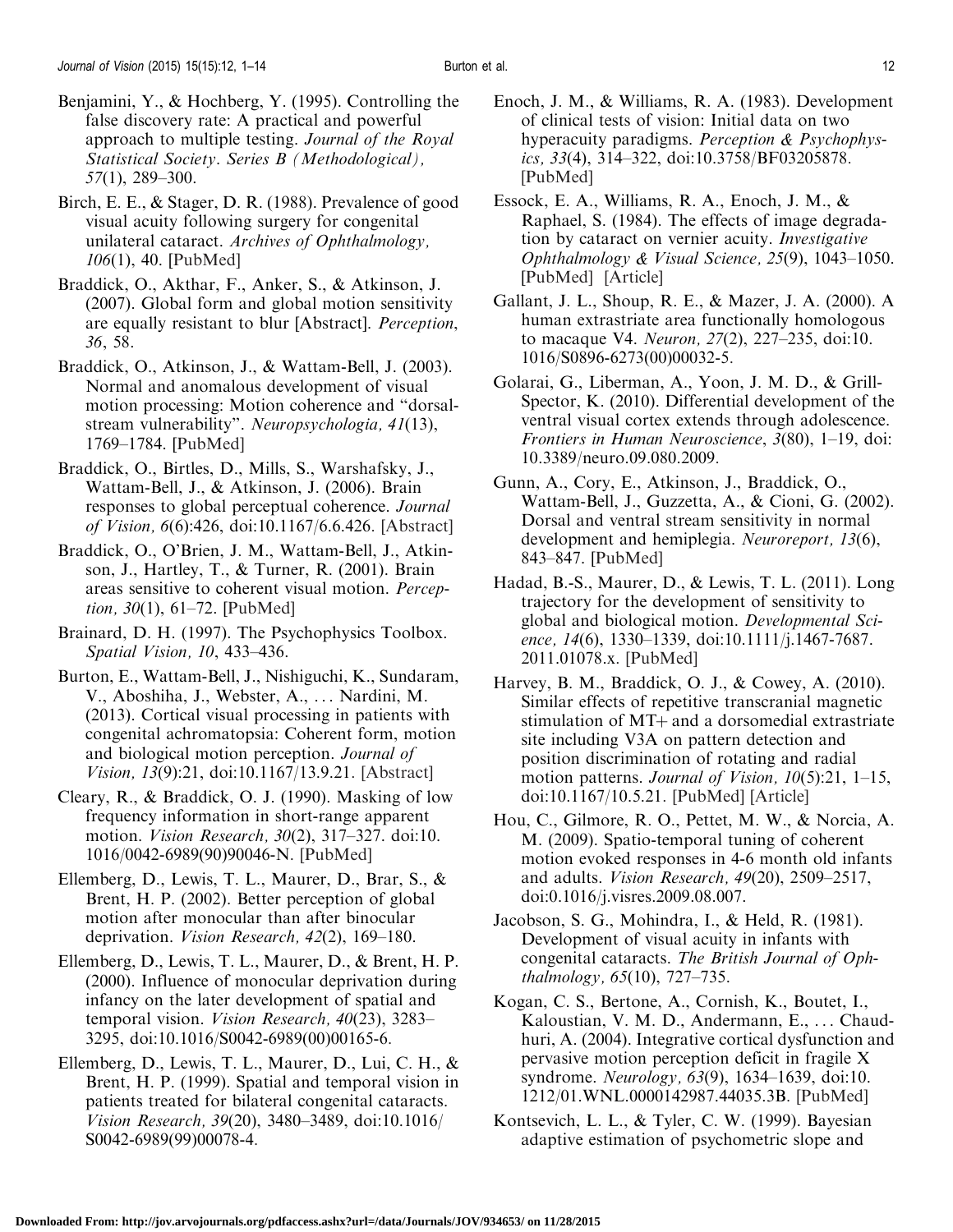<span id="page-12-0"></span>threshold. Vision Research, 39(16), 2729–2737, doi: 10.1016/S0042-6989(98)00285-5.

- Kovács, I., Kozma, P., Fehér, Á., & Benedek, G. (1999). Late maturation of visual spatial integration in humans. Proceedings of the National Academy of Sciences, USA, 96(21), 12204–12209, doi:10.1073/pnas.96.21.12204.
- Kugelberg, U. (1992). Visual acuity following treatment of bilateral congenital cataracts. Documenta Ophthalmologica. Advances in Ophthalmology, 82(3), 211–215. [\[PubMed\]](http://www.ncbi.nlm.nih.gov/pubmed/1303856)
- Legge, G. E., Pelli, D. G., Rubin, G. S., & Schleske, M. M. (1985). Psychophysics of reading—I. Normal vision. Vision Research, 25(2), 239–252, doi:10. 1016/0042-6989(85)90117-8. [\[PubMed\]](http://www.ncbi.nlm.nih.gov/pubmed/4013091)
- Lesmes, L. A., Lu, Z.-L., Baek, J., & Albright, T. D. (2010). Bayesian adaptive estimation of the contrast sensitivity function: The quick CSF method. Journal of Vision, 10(3):17, 1–21, doi:10.1167/10.3. 17. [\[PubMed\]](http://www.ncbi.nlm.nih.gov/pubmed/20377294) [\[Article](http://jov.arvojournals.org/article.aspx?articleid=2158170)]
- Lewis, T. L., Ellemberg, D., Maurer, D., Wilkinson, F., Wilson, H. R., Dirks, M., & Brent, H. P. (2002). Sensitivity to global form in glass patterns after early visual deprivation in humans. Vision Research, 42(8), 939–948, doi:10.1016/S0042- 6989(02)00041-X.
- Lewis, T. L., Maurer, D., & Brent, H. P. (1995). Development of grating acuity in children treated for unilateral or bilateral congenital cataract. Investigative Ophthalmology & Visual Science, 36(10), 2080–2095. [[PubMed\]](http://www.ncbi.nlm.nih.gov/pubmed/7657547) [[Article](http://iovs.arvojournals.org/article.aspx?articleid=2161334&resultClick=1)]
- Livingstone, M., & Hubel, D. (1988, May 6). Segregation of form, color, movement, and depth: Anatomy, physiology, and perception. Science, 240, 740–749. [[PubMed](http://www.ncbi.nlm.nih.gov/pubmed/3283936)]
- Maurer, D., & Lewis, T. L. (2001). Visual acuity: The role of visual input in inducing postnatal change. Clinical Neuroscience Research, 1(4), 239–247.
- Merigan, W. H., & Maunsell, J. H. R. (1993). How parallel are the primate visual pathways? Annual Review of Neuroscience, 16(1), 369–402, doi:10. 1146/annurev.ne.16.030193.002101. [\[PubMed\]](http://www.ncbi.nlm.nih.gov/pubmed/8460898)
- Norcia, A. M., Pei, F., Bonneh, Y., Hou, C., Sampath, V., & Pettet, M. W. (2005). Development of sensitivity to texture and contour information in the human infant. Journal of Cognitive Neuroscience, 17(4), 569–579, doi:10.1162/ 0898929053467596. [\[PubMed](http://www.ncbi.nlm.nih.gov/pubmed/15829078)]
- Norcia, A. M., & Tyler, C. W. (1985). Spatial frequency sweep VEP: Visual acuity during the first year of life. Vision Research, 25(10), 1399–1408. [\[PubMed\]](http://www.ncbi.nlm.nih.gov/pubmed/4090273)
- Norcia, A. M., Tyler, C. W., & Hamer, R. D. (1990).

Development of contrast sensitivity in the human infant. Vision Research, 30(10), 1475–1486. [[PubMed](http://www.ncbi.nlm.nih.gov/pubmed/2247957)]

- Odom, J. V., Bach, M., Brigell, M., Holder, G. E., McCulloch, D. L., & Tormene, A. P. (2010). ISCEV standard for clinical visual evoked potentials (2009 update). Documenta Ophthalmologica, 120(1), 111–119. [[PubMed\]](http://www.ncbi.nlm.nih.gov/pubmed/19826847)
- Ostwald, D., Lam, J. M., Li, S., & Kourtzi, Z. (2008). Neural coding of global form in the human visual cortex. Journal of Neurophysiology, 99(5), 2456– 2469, doi:10.1152/jn.01307.2007. [[PubMed](http://www.ncbi.nlm.nih.gov/pubmed/18322002)]
- Palomares, M., Pettet, M., Vildavski, V., Hou, C., & Norcia, A. (2009). Connecting the dots: How local structure affects global integration in infants. Journal of Cognitive Neuroscience, 22(7), 1557– 1569, doi:10.1162/jocn.2009.21323.
- Pelli, D. G., Robson, J. G., & Wilkinson, A. J. (1988). The design of a new letter chart for measuring contrast sensitivity. Clinical Vision Sciences, 2(3), 187–199, doi:10.1.1.321.5971.
- Picton, T. W., Bentin, S., Berg, P., Donchin, E., Hillyard, S. A., Johnson, R., Jr., ... Taylor, M. J. (2000). Guidelines for using human event-related potentials to study cognition: Recording standards and publication criteria. Psychophysiology, 37(2), 127–152. [[PubMed](http://www.ncbi.nlm.nih.gov/pubmed/10731765)]
- Rees, G., Friston, K., & Koch, C. (2000). A direct quantitative relationship between the functional properties of human and macaque V5. Nature Neuroscience, 3(7), 716–723, doi:10.1038/76673. [[PubMed](http://www.ncbi.nlm.nih.gov/pubmed/10862705)]
- Spencer, J., O'Brien, J., Riggs, K., Braddick, O., Atkinson, J., & Wattam-Bell, J. (2000). Motion processing in autism: Evidence for a dorsal stream deficiency. Neuroreport, 11(12), 2765–2767. [[PubMed](http://www.ncbi.nlm.nih.gov/pubmed/10976959)]
- Taylor, N. M., Jakobson, L. S., Maurer, D., & Lewis, T. L. (2009). Differential vulnerability of global motion, global form, and biological motion processing in full-term and preterm children. Neuropsychologia, 47(13), 2766–2778. [\[PubMed\]](http://www.ncbi.nlm.nih.gov/pubmed/19520094)
- Victor, J. D., & Mast, J. (1991). A new statistic for steady-state evoked potentials. Electroencephalography and Clinical Neurophysiology, 78(5), 378–388.
- Wattam-Bell, J. (1996). Visual motion processing in one-month-old infants: Habituation experiments. Vision Research, 36(11), 1679–1685, doi:10.1016/ 0042-6989(95)00237-5.
- Wattam-Bell, J., Birtles, D., Nyström, P., von Hofsten, C., Rosander, K., Anker, S., . . . Braddick, O. (2010). Reorganization of global form and motion processing during human visual development.